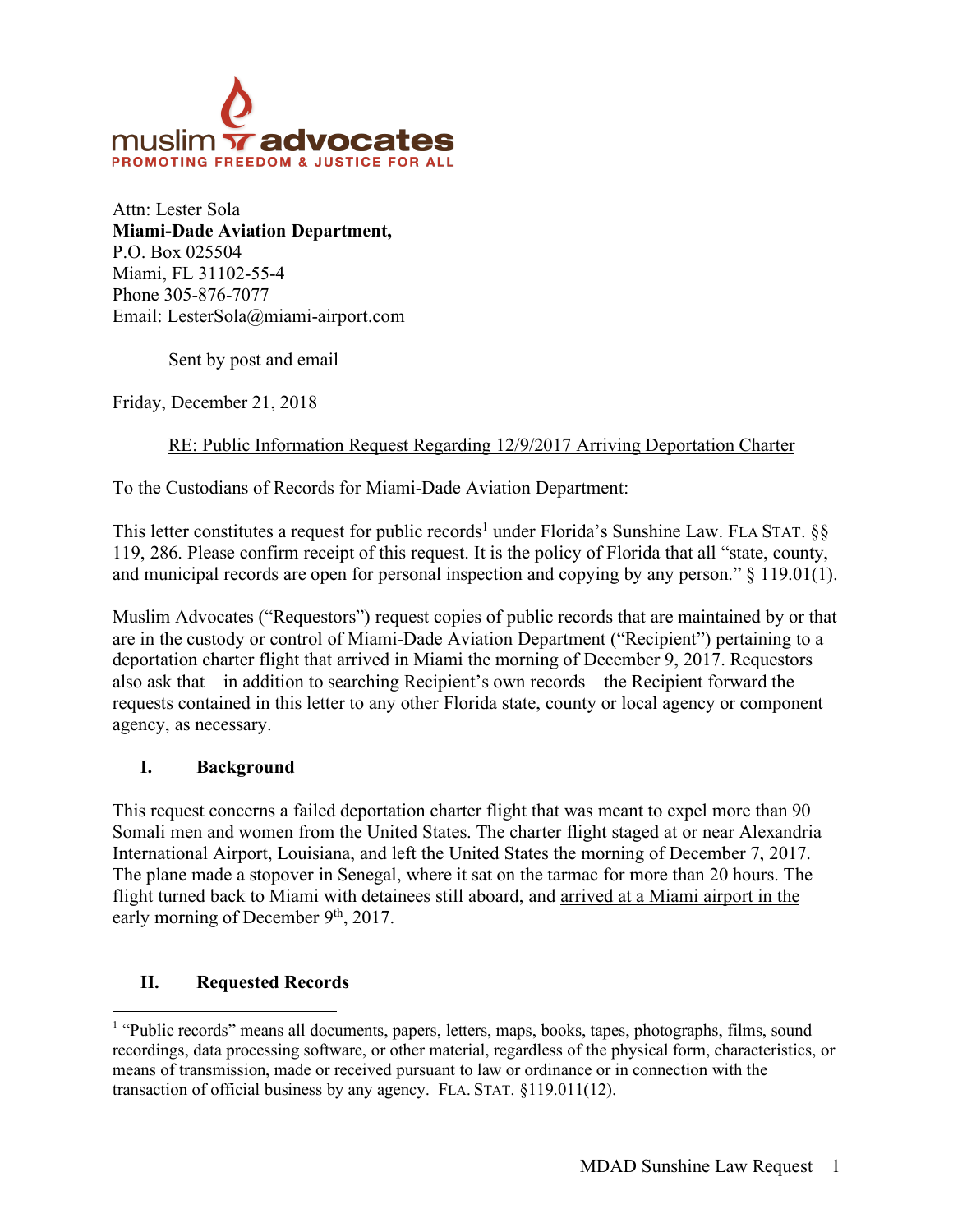Requestors request copies of records<sup>2</sup> meeting the following description:

- 1. Records maintained by Recipient about the failed deportation flight, created from September 2017 to present.
- 2. Air traffic control information for all hours of December 8th and 9th 2017, but only for *inbound flights from Senegal or Djibouti*, including but not limited to:
	- a. Records about the flight operator (e.g. name, address, contact information);
	- b. Records about the airmen/women and crew operating the flight (e.g. names, license numbers);
	- c. The flight manifest;
	- d. The registration and/or certificate numbers of the aircraft;
	- e. Video and/or photos of the flights' approach, landing, and deplaning of those on board;
	- f. audio recordings.
- 3. Original contracts between Miami-Dade Aviation Department and the Department of Homeland Security, Immigrations and Customs Enforcement (including sub-agencies such as ICE-Air), or private charter companies that operate deportation charter flights.<sup>3</sup> This requests includes contract annexes, attachments, subsequent addenda, or riders.

# **III. Where to Send Response**

Where possible, please provide response letters and responsive material in electronic format by email to yusuf@muslimadvocates.org. Please furnish any responsive material being sent by mail to:

Joseph (Yusuf) Saei Muslim Advocates PO Box 34440 Washington, DC 20043

Requestors ask for a waiver of all fees in that the disclosure of the requested information is in the public interest and that access to the information primarily benefits the general public. The

<sup>&</sup>lt;sup>2</sup> The terms "records" is intended in the broadest possible sense and includes without limitation all records or communications preserved in electronic or written form, including but not limited to correspondence, regulations, directives, documents, data, videotapes, audiotapes, e-mails, faxes, files, guidance, guidelines, standards, evaluations, instructions, analyses, legal and policy memoranda, minutes or notes of meetings and phone calls, memoranda, agreements, notes, orders, policies, procedures, protocols, reports, rules, manuals, technical specifications, training materials or studies, including records kept in written form, or electronic format on computers and/or other electronic storage devices, electronic communications and/or videotapes, as well as any reproductions thereof that differ in any way from any other reproduction, such as copies containing marginal notations. No category of material should be omitted from search, collection, and production.

<sup>3</sup> For example Omni Air/Omni Air International and Swift Air.